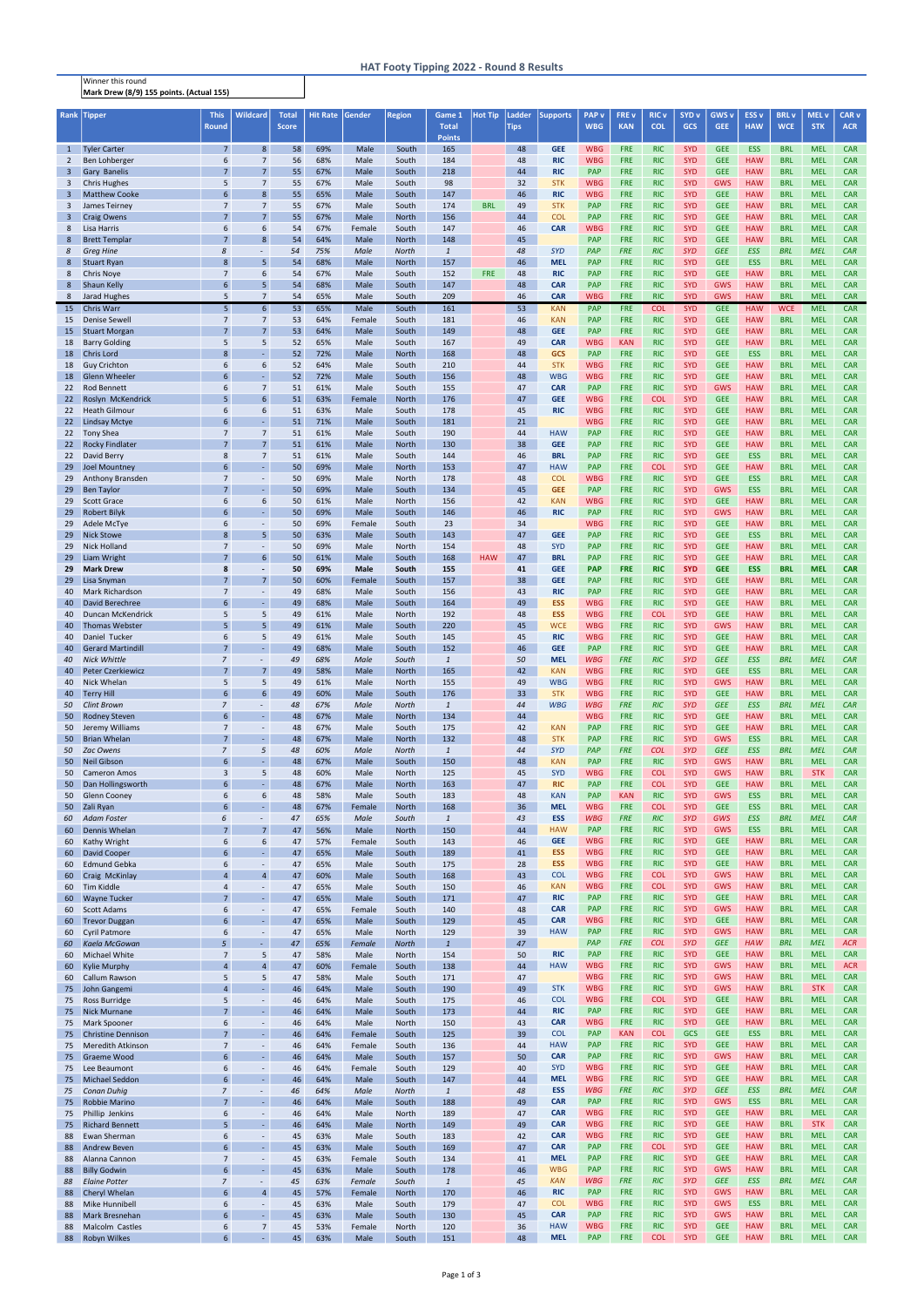Winner this round Mark Drew (8/9) 155 points. (Actual 155)

## HAT Footy Tipping 2022 - Round 8 Results

| Rank       | Tipper                                           | <b>This</b>                      | <b>Wildcard</b>                      | Total        | <b>Hit Rate</b> | Gender           | <b>Region</b>                | Game 1                         | <b>Hot Tip</b> | Ladder      | <b>Supports</b>          | <b>PAP</b> v             | <b>FREV</b>              | <b>RIC</b> v             | SYD <sub>v</sub>         | <b>GWS v</b>             | ESS <sub>v</sub>         | <b>BRL</b> v             | MEL <sub>V</sub>         | CAR <sub>v</sub>         |
|------------|--------------------------------------------------|----------------------------------|--------------------------------------|--------------|-----------------|------------------|------------------------------|--------------------------------|----------------|-------------|--------------------------|--------------------------|--------------------------|--------------------------|--------------------------|--------------------------|--------------------------|--------------------------|--------------------------|--------------------------|
|            |                                                  | <b>Round</b>                     |                                      | <b>Score</b> |                 |                  |                              | <b>Total</b><br><b>Points</b>  |                | <b>Tips</b> |                          | <b>WBG</b>               | <b>KAN</b>               | <b>COL</b>               | <b>GCS</b>               | <b>GEE</b>               | <b>HAW</b>               | <b>WCE</b>               | <b>STK</b>               | <b>ACR</b>               |
| 88         | Kylie Bennett                                    | $\overline{7}$                   | $\sim$                               | 45           | 63%             | Female           | South                        | 144                            |                | 41          | <b>HAW</b>               | <b>PAP</b>               | <b>FRE</b>               | <b>RIC</b>               | <b>SYD</b>               | <b>GEE</b>               | <b>HAW</b>               | <b>BRL</b>               | <b>MEL</b>               | <b>CAR</b>               |
| 88         | Vonda Gunn                                       | $\overline{7}$                   | $\omega$                             | 45           | 63%             | Female           | <b>North</b>                 | 169                            |                | 42          | <b>KAN</b>               | <b>PAP</b>               | <b>FRE</b>               | <b>RIC</b>               | <b>SYD</b>               | <b>GEE</b>               | <b>HAW</b>               | <b>BRL</b>               | <b>MEL</b>               | <b>CAR</b>               |
| 88         | Graham Gunn                                      | 5                                | $\overline{\phantom{a}}$             | 45           | 63%             | Male             | North                        | 169                            |                | 46          | <b>COL</b>               | <b>WBG</b>               | <b>FRE</b>               | <b>COL</b>               | <b>SYD</b>               | <b>GWS</b>               | <b>ESS</b>               | <b>BRL</b>               | <b>MEL</b>               | <b>CAR</b>               |
| 88         | <b>Lindsay Garwood</b>                           | $6\phantom{1}6$                  | ä,                                   | 45           | 63%             | Male             | <b>North</b>                 | 157                            |                | 43          | <b>STK</b>               | <b>PAP</b>               | <b>FRE</b>               | <b>RIC</b>               | <b>SYD</b>               | <b>GWS</b>               | <b>HAW</b>               | <b>BRL</b>               | <b>MEL</b>               | <b>CAR</b>               |
| 88         | Kevin Bresnehan                                  | $\overline{7}$<br>$\overline{7}$ | $\overline{\phantom{a}}$<br>ä,       | 45           | 63%             | Male             | South                        | 169                            |                | 49          | <b>RIC</b>               | <b>PAP</b>               | <b>FRE</b>               | <b>RIC</b>               | <b>SYD</b>               | <b>GEE</b>               | <b>HAW</b>               | <b>BRL</b>               | <b>MEL</b>               | <b>CAR</b>               |
| 88         | <b>Rhys Browning</b><br>104 Craig Williams       | 6                                | $\overline{\phantom{a}}$             | 45<br>44     | 63%<br>61%      | Male<br>Male     | South<br>South               | 145<br>181                     |                | 42<br>46    | <b>KAN</b><br><b>COL</b> | <b>PAP</b><br><b>PAP</b> | <b>FRE</b><br><b>FRE</b> | <b>RIC</b><br><b>COL</b> | <b>SYD</b><br><b>SYD</b> | <b>GEE</b><br><b>GEE</b> | <b>HAW</b><br><b>HAW</b> | <b>BRL</b><br><b>BRL</b> | <b>MEL</b><br><b>MEL</b> | <b>CAR</b><br><b>CAR</b> |
| 104        | <b>Barbara Stewart</b>                           | 6                                | $\blacksquare$                       | 44           | 61%             | Female           | South                        | 161                            |                | 45          | <b>KAN</b>               | <b>WBG</b>               | <b>FRE</b>               | <b>RIC</b>               | <b>SYD</b>               | <b>GEE</b>               | <b>HAW</b>               | <b>BRL</b>               | <b>MEL</b>               | <b>CAR</b>               |
| 104        | Loretta Lohberger                                | 6                                | $\overline{\phantom{a}}$             | 44           | 61%             | Female           | South                        | 168                            |                | 43          | <b>HAW</b>               | <b>WBG</b>               | <b>FRE</b>               | <b>RIC</b>               | <b>SYD</b>               | <b>GEE</b>               | <b>HAW</b>               | <b>BRL</b>               | <b>MEL</b>               | <b>CAR</b>               |
|            | 104 Greg Williams                                | 6                                | $\blacksquare$                       | 44           | 61%             | Male             | North                        | 120                            |                | 42          | <b>GEE</b>               | <b>WBG</b>               | <b>FRE</b>               | <b>RIC</b>               | <b>SYD</b>               | <b>GEE</b>               | <b>HAW</b>               | <b>BRL</b>               | <b>MEL</b>               | <b>CAR</b>               |
|            | 104 Ann-Maree Keogh                              | 6                                | $\blacksquare$                       | 44           | 61%             | Female           | South                        | 176                            |                | 46          | <b>ACR</b>               | <b>WBG</b>               | <b>FRE</b>               | <b>RIC</b>               | <b>SYD</b>               | <b>GEE</b>               | <b>HAW</b>               | <b>BRL</b>               | <b>MEL</b>               | <b>CAR</b>               |
| 104        | Jon Fulton                                       | $\overline{4}$                   | 5 <sup>5</sup>                       | 44           | 54%             | Male             | South                        | 167                            |                | 41          | <b>COL</b>               | <b>WBG</b>               | <b>FRE</b>               | <b>COL</b>               | <b>SYD</b>               | <b>GWS</b>               | <b>HAW</b>               | <b>BRL</b>               | <b>MEL</b>               | <b>CAR</b>               |
| 104<br>104 | Karen Chandler<br><b>Warren Brooks</b>           | 5<br>5                           | $\overline{\phantom{a}}$<br>ä,       | 44<br>44     | 61%<br>61%      | Female<br>Male   | South<br>South               | 198<br>165                     |                | 43<br>44    | <b>CAR</b><br><b>KAN</b> | <b>WBG</b><br><b>WBG</b> | <b>FRE</b><br><b>FRE</b> | <b>COL</b><br><b>COL</b> | <b>SYD</b><br><b>SYD</b> | <b>GEE</b><br><b>GEE</b> | <b>HAW</b><br><b>HAW</b> | <b>BRL</b><br><b>BRL</b> | <b>MEL</b><br><b>MEL</b> | <b>CAR</b><br><b>CAR</b> |
|            | 104 Brian Fleming                                | 6                                | $\overline{\phantom{a}}$             | 44           | 61%             | Male             | South                        | 165                            |                | 40          |                          | <b>WBG</b>               | <b>FRE</b>               | <b>RIC</b>               | <b>SYD</b>               | <b>GEE</b>               | <b>HAW</b>               | <b>BRL</b>               | <b>MEL</b>               | <b>CAR</b>               |
|            | 104 Garry Young                                  | $6\phantom{1}6$                  | $\omega$                             | 44           | 61%             | Male             | <b>North</b>                 | 112                            |                | 46          |                          | PAP                      | <b>FRE</b>               | <b>RIC</b>               | <b>SYD</b>               | <b>GWS</b>               | <b>HAW</b>               | <b>BRL</b>               | <b>MEL</b>               | <b>CAR</b>               |
|            | 104 Michael Stewart                              | $\overline{7}$                   | $\overline{\phantom{a}}$             | 44           | 61%             | Male             | South                        | 181                            |                | 47          | <b>KAN</b>               | <b>PAP</b>               | <b>FRE</b>               | <b>COL</b>               | <b>SYD</b>               | <b>GEE</b>               | <b>ESS</b>               | <b>BRL</b>               | <b>MEL</b>               | <b>CAR</b>               |
| 104        | Anita Bourn                                      | $6\phantom{1}6$                  | ÷                                    | 44           | 61%             | Female           | South                        | 161                            |                | 49          | <b>GEE</b>               | <b>WBG</b>               | <b>FRE</b>               | <b>RIC</b>               | <b>SYD</b>               | <b>GEE</b>               | <b>HAW</b>               | <b>BRL</b>               | <b>MEL</b>               | <b>CAR</b>               |
|            | 104 Lisa Hoffman<br>117 Kerry Gunn               | 5<br>5                           | $\blacksquare$<br>$\omega$           | 44<br>43     | 61%<br>60%      | Female<br>Female | South<br><b>North</b>        | 148<br>169                     |                | 34<br>43    | <b>MEL</b><br><b>COL</b> | <b>WBG</b><br><b>WBG</b> | <b>FRE</b><br><b>FRE</b> | <b>COL</b><br><b>COL</b> | <b>SYD</b><br><b>SYD</b> | <b>GEE</b><br><b>GEE</b> | <b>HAW</b><br><b>HAW</b> | <b>BRL</b><br><b>BRL</b> | <b>MEL</b><br><b>MEL</b> | <b>CAR</b><br><b>CAR</b> |
|            | 117 Will Kay                                     | $\overline{7}$                   | $\overline{4}$                       | 43           | 54%             | Male             | South                        | 167                            |                | 44          | <b>HAW</b>               | <b>PAP</b>               | <b>FRE</b>               | <b>RIC</b>               | <b>SYD</b>               | <b>GEE</b>               | <b>HAW</b>               | <b>BRL</b>               | <b>MEL</b>               | <b>CAR</b>               |
|            | 117 Steven Maloney                               | $\overline{7}$                   | $\sim$                               | 43           | 60%             | Male             | <b>North</b>                 | 150                            |                | 45          | <b>KAN</b>               | <b>PAP</b>               | <b>FRE</b>               | <b>RIC</b>               | <b>SYD</b>               | <b>GEE</b>               | <b>HAW</b>               | <b>BRL</b>               | <b>MEL</b>               | <b>CAR</b>               |
| 117        | <b>Jessey Dillon</b>                             | $\overline{4}$                   | ÷.                                   | 43           | 60%             | Male             | South                        | $\mathbf{1}$                   |                | 43          | <b>KAN</b>               | <b>PAP</b>               | <b>KAN</b>               | <b>COL</b>               | <b>SYD</b>               | GWS                      | <b>HAW</b>               | <b>BRL</b>               | <b>MEL</b>               | CAR                      |
|            | 117 Joel Isbister                                | $\overline{7}$                   | ÷.                                   | 43           | 60%             | Male             | South                        | $\overline{1}$                 |                | 46          | <b>SYD</b>               | <b>WBG</b>               | <b>FRE</b>               | <b>RIC</b>               | <b>SYD</b>               | <b>GEE</b>               | ESS                      | <b>BRL</b>               | <b>MEL</b>               | CAR                      |
|            | 117 Nicole Lansky                                | 6                                | $\overline{\phantom{a}}$             | 43           | 60%             | Female           | South                        | 172                            |                | 34          | <b>MEL</b>               | <b>WBG</b>               | <b>FRE</b>               | <b>RIC</b>               | <b>SYD</b>               | <b>GEE</b>               | <b>HAW</b>               | <b>BRL</b>               | <b>MEL</b>               | <b>CAR</b>               |
|            | 117 John Canavan<br>117 Shaun Heather            | $\overline{7}$<br>$\overline{7}$ | $\omega$<br>$\overline{\phantom{a}}$ | 43<br>43     | 60%<br>60%      | Male<br>Male     | South<br>North               | 187<br>146                     |                | 49<br>41    | <b>WCE</b><br><b>HAW</b> | <b>PAP</b><br><b>PAP</b> | <b>FRE</b><br><b>FRE</b> | <b>RIC</b><br><b>RIC</b> | <b>SYD</b><br><b>SYD</b> | <b>GEE</b><br><b>GEE</b> | <b>HAW</b><br><b>HAW</b> | <b>BRL</b><br><b>BRL</b> | <b>MEL</b><br><b>MEL</b> | <b>CAR</b><br><b>CAR</b> |
|            | 117 Joel Proctor                                 | 5                                | ÷.                                   | 43           | 60%             | Male             | North                        | $\mathbf{1}$                   |                | 43          | <b>RIC</b>               | <b>WBG</b>               | <b>FRE</b>               | <b>COL</b>               | <b>GCS</b>               | GWS                      | <b>HAW</b>               | <b>BRL</b>               | <b>MEL</b>               | <b>CAR</b>               |
|            | 117 Alex Izbicki                                 | 5                                | $\overline{\phantom{a}}$             | 43           | 60%             | Male             | North                        | 177                            |                | 46          | <b>RIC</b>               | <b>WBG</b>               | <b>FRE</b>               | <b>RIC</b>               | <b>SYD</b>               | <b>GEE</b>               | <b>HAW</b>               | <b>BRL</b>               | <b>STK</b>               | <b>CAR</b>               |
| 117        | <b>Kristen Bartley</b>                           | 5                                | ÷.                                   | 43           | 60%             | Female           | <b>North</b>                 | $\mathbf{1}$                   |                | 45          | <b>COL</b>               | <b>WBG</b>               | <b>FRE</b>               | <b>COL</b>               | <b>SYD</b>               | <b>GEE</b>               | <b>ESS</b>               | <b>BRL</b>               | <b>MEL</b>               | <b>ACR</b>               |
|            | 117 Lola Cowle                                   | 6                                | $\overline{\phantom{a}}$             | 43           | 60%             | Female           | South                        | 126                            | <b>FRE</b>     | 42          | <b>ESS</b>               | <b>PAP</b>               | <b>FRE</b>               | <b>RIC</b>               | <b>SYD</b>               | <b>GWS</b>               | <b>HAW</b>               | <b>BRL</b>               | <b>MEL</b>               | <b>CAR</b>               |
| 129        | <b>Brendan Nicholls</b>                          | 5                                | ÷.                                   | 42           | 58%             | Male             | South                        | $\mathbf{1}$                   |                | 42          | <b>CAR</b>               | <b>PAP</b>               | <b>KAN</b>               | <b>COL</b>               | <b>GCS</b>               | <b>GEE</b>               | <b>HAW</b>               | <b>BRL</b>               | <b>STK</b>               | CAR                      |
| 129<br>129 | <b>Brendon Garwood</b><br><b>Henry Robertson</b> | $\overline{7}$<br>$\overline{7}$ | $\sim$<br>$\omega$                   | 42<br>42     | 58%<br>58%      | Male<br>Male     | <b>North</b><br><b>North</b> | 160<br>141                     |                | 44<br>30    | <b>KAN</b><br><b>COL</b> | <b>PAP</b><br><b>PAP</b> | <b>FRE</b><br><b>FRE</b> | <b>RIC</b><br><b>COL</b> | <b>SYD</b><br><b>GCS</b> | <b>GEE</b><br><b>GWS</b> | <b>HAW</b><br><b>ESS</b> | <b>BRL</b><br><b>BRL</b> | <b>MEL</b><br><b>MEL</b> | <b>CAR</b><br><b>CAR</b> |
| 129        | <b>Calvin Godwin</b>                             | 6                                |                                      | 42           | 58%             | Male             | South                        | $\mathbf{1}$                   |                | 47          | <b>WBG</b>               | <b>WBG</b>               | <b>FRE</b>               | <b>RIC</b>               | <b>SYD</b>               | GWS                      | ESS                      | <b>BRL</b>               | <b>MEL</b>               | CAR                      |
| 129        | <b>Anna Masters</b>                              | 6                                | $\omega$                             | 42           | 58%             | Female           | <b>North</b>                 | 178                            |                | 40          | <b>CAR</b>               | <b>PAP</b>               | <b>FRE</b>               | <b>RIC</b>               | <b>SYD</b>               | <b>GWS</b>               | <b>HAW</b>               | <b>BRL</b>               | <b>MEL</b>               | <b>CAR</b>               |
| 129        | Shannon Hill                                     | 5                                | $\overline{\phantom{a}}$             | 42           | 58%             | Female           | South                        | 127                            |                | 41          | <b>HAW</b>               | <b>WBG</b>               | <b>FRE</b>               | <b>RIC</b>               | <b>SYD</b>               | <b>GWS</b>               | <b>HAW</b>               | <b>BRL</b>               | <b>MEL</b>               | <b>CAR</b>               |
|            | 129 Simon Burgess                                | 5                                | $\sim$                               | 42           | 58%             | Male             | South                        | 161                            |                | 44          | <b>WBG</b>               | <b>WBG</b>               | <b>FRE</b>               | <b>RIC</b>               | <b>SYD</b>               | <b>GWS</b>               | HAW                      | <b>BRL</b>               | <b>MEL</b>               | <b>CAR</b>               |
|            | 129 Michael Verrier                              | 4                                | $\overline{\phantom{a}}$<br>$\omega$ | 42           | 58%             | Male             | South                        | 152                            |                | 43          | <b>STK</b>               | <b>WBG</b>               | <b>KAN</b>               | <b>RIC</b>               | <b>SYD</b>               | GWS                      | <b>ESS</b>               | <b>BRL</b>               | <b>STK</b>               | <b>CAR</b>               |
|            | 129 Annette Smith<br>129 Matthew Taylor          | 6<br>5                           |                                      | 42<br>42     | 58%<br>58%      | Female<br>Male   | South<br>South               | 143<br>181                     |                | 43<br>41    | <b>GEE</b><br><b>GEE</b> | <b>PAP</b><br><b>WBG</b> | <b>FRE</b><br><b>FRE</b> | <b>COL</b><br><b>RIC</b> | <b>SYD</b><br><b>SYD</b> | <b>GEE</b><br><b>GWS</b> | <b>HAW</b><br><b>HAW</b> | <b>BRL</b><br><b>BRL</b> | <b>MEL</b><br><b>MEL</b> | <b>CAR</b><br><b>CAR</b> |
|            | 129 Glenn Eberle                                 | $\overline{4}$                   | $\overline{\phantom{a}}$             | 42           | 58%             | Male             | South                        | 175                            |                | 49          | <b>HAW</b>               | <b>WBG</b>               | <b>FRE</b>               | <b>RIC</b>               | <b>SYD</b>               | <b>GWS</b>               | <b>HAW</b>               | <b>BRL</b>               | <b>MEL</b>               | <b>ACR</b>               |
| 129        | Anne Lawless                                     | $\overline{7}$                   | $\sim$                               | 42           | 58%             | Female           | South                        | 180                            |                | 51          | <b>BRL</b>               | <b>WBG</b>               | <b>FRE</b>               | <b>RIC</b>               | <b>SYD</b>               | <b>GEE</b>               | <b>ESS</b>               | <b>BRL</b>               | <b>MEL</b>               | <b>CAR</b>               |
| 141        | <b>Dean Wise</b>                                 | $\overline{4}$                   | $\sim$                               | 41           | 57%             | Male             | South                        | $\mathbf{1}$                   |                | 41          | <b>HAW</b>               | PAP                      | <b>KAN</b>               | <b>RIC</b>               | <b>GCS</b>               | <b>GEE</b>               | <b>HAW</b>               | <b>WCE</b>               | <b>STK</b>               | <b>ACR</b>               |
|            | 141 Jacob Hine                                   | 6                                | $\sim$                               | 41           | 57%             | Male             | North                        | 155                            |                | 46          | <b>SYD</b>               | <b>WBG</b>               | <b>FRE</b>               | <b>RIC</b>               | <b>SYD</b>               | <b>GEE</b>               | <b>HAW</b>               | <b>BRL</b>               | <b>MEL</b>               | <b>CAR</b>               |
|            | 141 Eric Hermanis<br>141 Diane Izbicki           | 6<br>6                           | ä,<br>$\overline{\phantom{a}}$       | 41<br>41     | 57%<br>57%      | Male<br>Female   | South<br><b>North</b>        | 196<br>164                     |                | 45<br>44    | <b>STK</b><br><b>CAR</b> | <b>WBG</b><br><b>WBG</b> | <b>FRE</b><br><b>FRE</b> | <b>RIC</b><br><b>RIC</b> | <b>SYD</b><br><b>SYD</b> | <b>GWS</b><br><b>GEE</b> | <b>ESS</b><br><b>HAW</b> | <b>BRL</b><br><b>BRL</b> | <b>MEL</b><br><b>MEL</b> | <b>CAR</b><br><b>CAR</b> |
| 145        | Adam Janssen                                     | $\overline{7}$                   | $\omega_{\rm c}$                     | 40           | 56%             | Male             | <b>North</b>                 | $\mathbf{1}$                   |                | 39          |                          | PAP                      | <b>FRE</b>               | <b>RIC</b>               | <b>SYD</b>               | <b>GEE</b>               | <b>ESS</b>               | <b>WCE</b>               | <b>MEL</b>               | CAR                      |
|            | 145 Callum Kelly                                 | 5                                | $\overline{\phantom{a}}$             | 40           | 56%             | Male             | South                        | 162                            |                | 47          | <b>CAR</b>               | <b>PAP</b>               | <b>KAN</b>               | <b>RIC</b>               | <b>SYD</b>               | <b>GEE</b>               | <b>HAW</b>               | <b>BRL</b>               | <b>STK</b>               | <b>CAR</b>               |
|            | 145 Chris Walker                                 | $6\phantom{1}6$                  | $\omega$                             | 40           | 56%             | Male             | North                        | 180                            |                | 46          | <b>RIC</b>               | <b>WBG</b>               | <b>FRE</b>               | <b>RIC</b>               | <b>SYD</b>               | <b>GEE</b>               | <b>HAW</b>               | <b>BRL</b>               | <b>MEL</b>               | <b>CAR</b>               |
| 145        | Sam Cook                                         | 5                                | $\blacksquare$                       | 40           | 56%             | Male             | <b>North</b>                 | $\it 1$                        |                | 40          | <b>SYD</b>               | <b>WBG</b>               | <b>FRE</b>               | <b>COL</b>               | <b>GCS</b>               | <b>GEE</b>               | <b>HAW</b>               | <b>BRL</b>               | <b>STK</b>               | CAR                      |
| 145        | <b>Matthew Owens</b><br>145 Jake Richardson      | $\overline{3}$<br>6              | $\sim$<br>$\overline{\phantom{a}}$   | 40<br>40     | 56%<br>56%      | Male<br>Male     | <b>North</b><br>South        | $\mathbf{1}$<br>111            |                | 33<br>44    | <b>HAW</b><br><b>GEE</b> | <b>WBG</b><br><b>PAP</b> | <b>KAN</b><br><b>FRE</b> | <b>COL</b><br><b>RIC</b> | <b>SYD</b><br><b>SYD</b> | <b>GEE</b><br><b>GEE</b> | <b>HAW</b><br><b>HAW</b> | <b>WCE</b><br><b>BRL</b> | <b>MEL</b><br><b>MEL</b> | CAR<br><b>ACR</b>        |
|            | 145 Michael Walker                               | 5                                | ä,                                   | 40           | 56%             | Male             | North                        | 98                             |                | 44          | <b>HAW</b>               | <b>WBG</b>               | <b>FRE</b>               | <b>RIC</b>               | <b>SYD</b>               | <b>GWS</b>               | <b>ESS</b>               | <b>BRL</b>               | <b>STK</b>               | <b>CAR</b>               |
| 145        | Anne Bassett                                     | $\overline{7}$                   | $\overline{\phantom{a}}$             | 40           | 56%             | Female           | North                        | 145                            |                | 50          |                          | PAP                      | <b>FRE</b>               | <b>RIC</b>               | <b>SYD</b>               | <b>GEE</b>               | <b>HAW</b>               | <b>BRL</b>               | <b>MEL</b>               | <b>CAR</b>               |
|            | 145 Liam Janssen                                 | 5                                | ÷.                                   | 40           | 56%             | Male             | <b>North</b>                 | $\mathbf{1}$                   |                | 41          | <b>WCE</b>               | PAP                      | <b>FRE</b>               | <b>RIC</b>               | <b>SYD</b>               | <b>GEE</b>               | <b>HAW</b>               | <b>WCE</b>               | <b>MEL</b>               | <b>ACR</b>               |
|            | 145 Karen Jenkins                                | $\overline{7}$                   | $\overline{\phantom{a}}$             | 40           | 56%             | Female           | North                        | 171                            |                | 43          | <b>ESS</b>               | <b>WBG</b>               | <b>FRE</b>               | <b>RIC</b>               | <b>SYD</b>               | <b>GEE</b>               | <b>ESS</b>               | <b>BRL</b>               | <b>MEL</b>               | <b>CAR</b>               |
|            | 145 Maria Skillern<br><b>Brendan Tucker</b>      | 5<br>6                           | $\omega$<br>$\overline{\phantom{a}}$ | 40           | 56%<br>56%      | Male<br>Male     | South                        | 159<br>$\it 1$                 |                | 45<br>40    | <b>STK</b><br><b>WBG</b> | <b>WBG</b><br>PAP        | <b>FRE</b><br><b>FRE</b> | <b>COL</b><br><b>COL</b> | <b>SYD</b><br><b>GCS</b> | <b>GEE</b><br><b>GEE</b> | <b>HAW</b><br><b>ESS</b> | <b>BRL</b><br><b>WCE</b> | <b>MEL</b><br><b>STK</b> | <b>CAR</b><br>CAR        |
| 145        | 157 Steve Robertson                              | 5                                | $\omega$                             | 40<br>39     | 54%             | Male             | South<br>North               | 141                            |                | 43          | <b>COL</b>               | <b>WBG</b>               | <b>FRE</b>               | <b>RIC</b>               | <b>SYD</b>               | <b>GWS</b>               | <b>HAW</b>               | <b>BRL</b>               | <b>MEL</b>               | <b>CAR</b>               |
|            | 157 Mark Dennison                                | $\overline{4}$                   | $\sim$                               | 39           | 54%             | Male             | South                        | 186                            |                | 42          | <b>COL</b>               | PAP                      | <b>KAN</b>               | <b>COL</b>               | <b>SYD</b>               | <b>GWS</b>               | <b>HAW</b>               | <b>BRL</b>               | <b>MEL</b>               | <b>CAR</b>               |
| 157        | Rebecca Pedley                                   | 5                                | $\blacksquare$                       | 39           | 54%             | Female           | South                        | 11                             |                | 35          | <b>ESS</b>               | <b>WBG</b>               | <b>FRE</b>               | <b>COL</b>               | <b>SYD</b>               | <b>GWS</b>               | <b>ESS</b>               | <b>BRL</b>               | <b>MEL</b>               | <b>CAR</b>               |
|            | 157 Francis Maloney                              | $\overline{7}$                   | $\overline{\phantom{a}}$             | 39           | 54%             | Male             | North                        | 134                            |                | 45          | <b>BRL</b>               | PAP                      | <b>FRE</b>               | <b>RIC</b>               | <b>SYD</b>               | <b>GEE</b>               | <b>HAW</b>               | <b>BRL</b>               | <b>MEL</b>               | <b>CAR</b>               |
|            | 161 Geoff Cowle                                  | $6\phantom{1}6$                  | ä,                                   | 38           | 53%             | Male             | South                        | 169                            |                | 45          | <b>STK</b>               | <b>WBG</b>               | <b>FRE</b>               | <b>RIC</b>               | <b>SYD</b>               | <b>GEE</b>               | <b>HAW</b>               | <b>BRL</b>               | <b>MEL</b>               | <b>CAR</b>               |
|            | 161 Leigh Kiddle<br>161 Felicity Walsh           | 5<br>$\overline{4}$              | $\blacksquare$<br>ä,                 | 38<br>38     | 53%<br>53%      | Male             | South                        | $\mathbf{1}$<br>116            |                | 38<br>41    | <b>CAR</b><br><b>HAW</b> | PAP<br><b>WBG</b>        | <b>FRE</b><br><b>KAN</b> | <b>COL</b><br><b>RIC</b> | <b>GCS</b><br>GCS        | GWS<br><b>GEE</b>        | <b>HAW</b><br><b>HAW</b> | <b>BRL</b><br><b>BRL</b> | <b>STK</b><br><b>STK</b> | CAR<br><b>ACR</b>        |
|            | 161 Matt Murphy                                  | 6                                | $\overline{\phantom{a}}$             | 38           | 53%             | Female<br>Male   | <b>North</b><br>South        | 147                            |                | 44          | <b>ESS</b>               | <b>PAP</b>               | <b>FRE</b>               | <b>RIC</b>               | <b>SYD</b>               | <b>GWS</b>               | <b>ESS</b>               | <b>BRL</b>               | <b>MEL</b>               | <b>ACR</b>               |
|            | 161 Teresa Harris                                | $6\phantom{1}6$                  | ä,                                   | 38           | 53%             | Female           | North                        | 187                            |                | 37          | <b>COL</b>               | PAP                      | <b>FRE</b>               | <b>COL</b>               | <b>SYD</b>               | <b>GWS</b>               | <b>ESS</b>               | <b>BRL</b>               | <b>MEL</b>               | <b>CAR</b>               |
|            | 166 Ian Mackenzie                                | 6                                | $\overline{\phantom{a}}$             | 37           | 51%             | Male             | South                        | 10                             |                | 28          | <b>HAW</b>               | <b>WBG</b>               | <b>FRE</b>               | <b>RIC</b>               | <b>SYD</b>               | <b>GEE</b>               | <b>HAW</b>               | <b>BRL</b>               | <b>MEL</b>               | <b>CAR</b>               |
|            | 166 Ari Gregson                                  | $\overline{7}$                   | ä,                                   | 37           | 51%             | Male             | South                        | 30                             |                | 34          | <b>RIC</b>               | <b>WBG</b>               | <b>FRE</b>               | <b>RIC</b>               | <b>SYD</b>               | <b>GEE</b>               | <b>ESS</b>               | <b>BRL</b>               | <b>MEL</b>               | <b>CAR</b>               |
|            | 166 Tony Young                                   | 5                                | $\sim$                               | 37           | 51%             | Male             | <b>North</b>                 | $\mathbf{1}$                   |                | 32          | <b>COL</b>               | <b>WBG</b>               | <b>KAN</b>               | <b>RIC</b>               | <b>SYD</b>               | <b>GEE</b>               | <b>ESS</b>               | <b>BRL</b>               | <b>MEL</b>               | <b>ACR</b>               |
| 166        | 166 Ian Hermanis<br><b>Ben Sertori</b>           | $\overline{7}$<br>5              | ÷.<br>$\sim$                         | 37<br>37     | 51%<br>51%      | Male<br>Male     | South<br><b>North</b>        | 156<br>$\mathbf{1}$            |                | 27<br>37    | <b>ACR</b><br><b>PAP</b> | PAP<br>PAP               | <b>FRE</b><br><b>FRE</b> | <b>COL</b><br><b>COL</b> | <b>SYD</b><br><b>SYD</b> | <b>GEE</b><br><b>GEE</b> | <b>ESS</b><br><b>HAW</b> | <b>BRL</b><br><b>BRL</b> | <b>MEL</b><br><b>STK</b> | <b>CAR</b><br>CAR        |
|            | 171 Edward Robertson                             | 5                                | $\omega$                             | 35           | 49%             | Male             | <b>North</b>                 | 141                            |                | 36          | <b>COL</b>               | <b>WBG</b>               | <b>FRE</b>               | <b>COL</b>               | <b>SYD</b>               | <b>GEE</b>               | <b>HAW</b>               | <b>BRL</b>               | <b>MEL</b>               | <b>CAR</b>               |
| 172        | <b>Barry Cohen</b>                               | 5                                | $\omega$                             | 34           | 47%             | Male             | South                        | $\it 1$                        |                | 34          | <b>RIC</b>               | PAP                      | <b>KAN</b>               | <b>RIC</b>               | <b>GCS</b>               | GWS                      | <b>HAW</b>               | <b>BRL</b>               | <b>STK</b>               | CAR                      |
|            | 172 Sandra Lowther-Owens                         | 5                                | ÷.                                   | 34           | 47%             | Female           | <b>North</b>                 | $\mathbf{1}$                   |                | 34          | <b>COL</b>               | <b>WBG</b>               | <b>KAN</b>               | <b>RIC</b>               | <b>GCS</b>               | <b>GEE</b>               | <b>HAW</b>               | <b>BRL</b>               | <b>STK</b>               | CAR                      |
| 174        | <b>Carol Steenhuis</b>                           | 5                                | $\blacksquare$                       | 33           | 46%             | Female           | South                        | $\it 1$                        |                | 35          |                          | <b>WBG</b>               | <b>FRE</b>               | <b>RIC</b>               | <b>GCS</b>               | <b>GEE</b>               | <b>HAW</b>               | <b>WCE</b>               | <b>MEL</b>               | <b>ACR</b>               |
| 176        | 175 caitlyn Phillips<br><b>Peter Czerkiewicz</b> | $\overline{3}$<br>$\mathbf{1}$   | $\sim$<br>$\blacksquare$             | 31<br>30     | 43%<br>42%      | Female<br>Male   | South<br><b>North</b>        | $\overline{1}$<br>$\mathbf{1}$ |                | 31<br>30    | <b>KAN</b>               | PAP<br><b>WBG</b>        | <b>FRE</b><br><b>KAN</b> | <b>COL</b><br><b>COL</b> | <b>SYD</b><br><b>SYD</b> | <b>GEE</b><br><b>GEE</b> | <b>HAW</b><br><b>HAW</b> | <b>WCE</b><br><b>WCE</b> | <b>STK</b><br><b>STK</b> | <b>ACR</b><br><b>ACR</b> |
|            | 177 Michael Perry                                | $\overline{2}$                   | $\sim$                               | 29           | 40%             | Male             | South                        | $\mathbf{1}$                   |                | 30          | <b>RIC</b>               | <b>WBG</b>               | <b>KAN</b>               | <b>RIC</b>               | <b>SYD</b>               | GWS                      | ESS                      | <b>WCE</b>               | <b>STK</b>               | <b>ACR</b>               |
|            |                                                  |                                  |                                      |              |                 |                  |                              |                                |                |             |                          |                          |                          |                          |                          |                          |                          |                          |                          |                          |